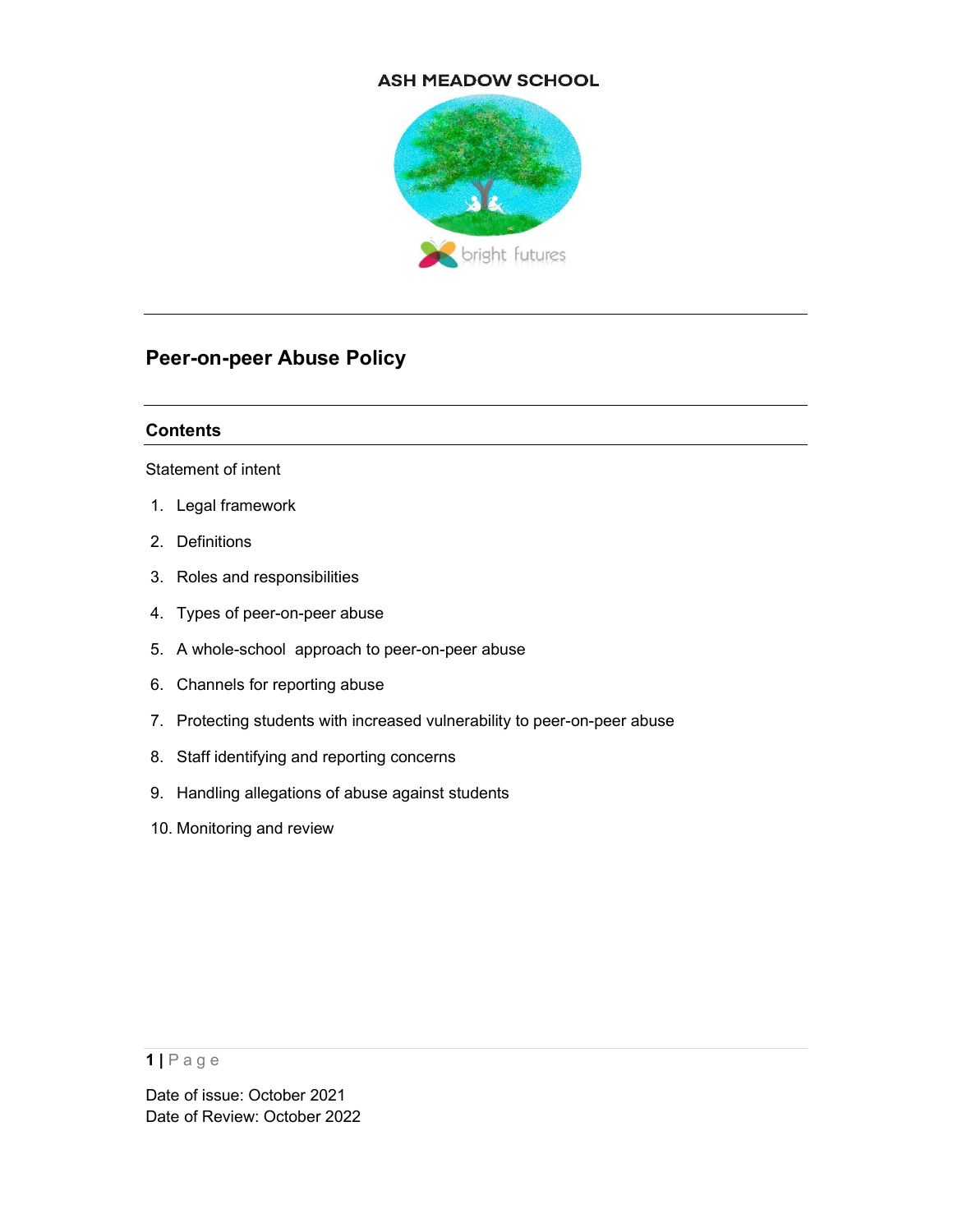# Statement of intent

Ash Meadow School is committed to safeguarding and promoting the welfare of every student, both inside and outside of the school premises, and is aware that abuse against children can be inflicted by other children. We implement a whole-school preventative approach to managing peer-on-peer abuse, ensuring that the wellbeing of students is at the forefront of all action taken.

This policy sets out a clear and consistent framework for delivering this promise, in line with safeguarding legislation and statutory guidance.

It will be achieved by:

- Creating a culture of mutual respect amongst students, irrespective of protected characteristics.
- Teaching students about behaviour that is acceptable and unacceptable.
- Identifying and making provision for any student that has been subject to abuse.
- Ensuring that members of the governance team, the Head of School and staff members understand their responsibilities under safeguarding legislation and statutory guidance, are alert to the signs of peer-on-peer abuse, and know to refer concerns to the DSL.

The DSL is: Ruth Clifford. In the absence of the DSL, student protection matters will be dealt with by the company DSL: Caroline Davies.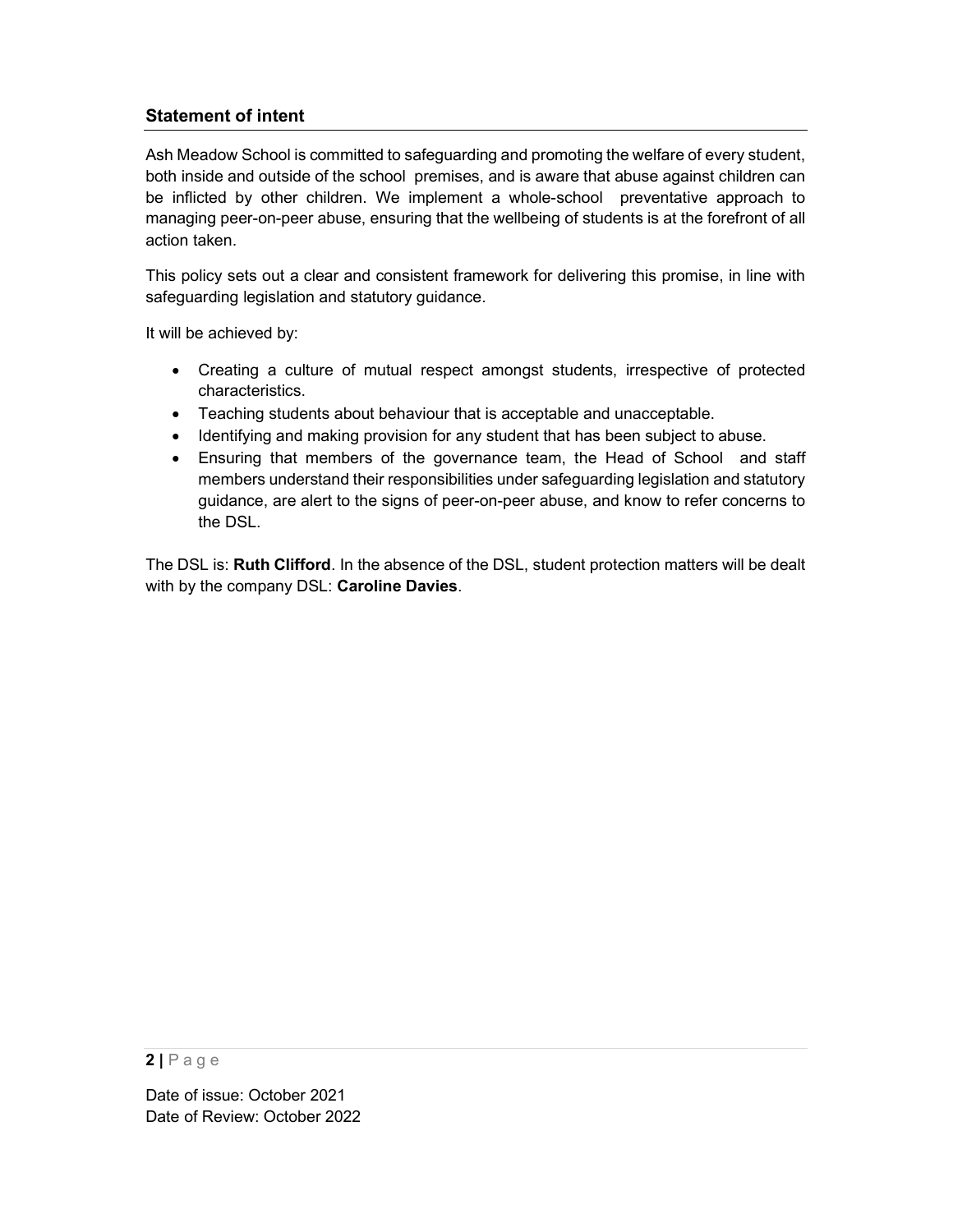# 1. Legal framework

This policy has due regard to all relevant legislation and statutory guidance including, but not limited to, the following:

- Equality Act 2010
- Sexual Offences Act 2003
- The UK General Data Protection Regulation (UK GDPR)
- Data Protection Act 2018
- Voyeurism (Offences) Act 2019
- DfE (2021) 'Keeping children safe in education 2021'

The policy also has regard to the following non-statutory guidance:

- DfE (2015) 'What to do if you're worried a student is being abused'
- DfE (2018) 'Information sharing'
- DfE (2021) 'Sexual violence and sexual harassment between children in schools'
- DfE (2020) 'Sharing nudes and semi-nudes: advice for education settings working with children and young people'

This policy operates in conjunction with the following school policies:

- Child Protection and Safeguarding Policy
- Behavioural Policy
- Data Protection Policy
- Anti-Bullying Policy
- Child Friendly Peer-on-Peer Policy
- **•** Exclusion Policy
- Online Safety Policy
- Personal Electronic Devices Policy
- Data and Cyber-Security Breach Prevention and Management Plan

## 2. Definitions

"Peer-on-peer abuse" is defined, for the purposes of this policy, as any form of abuse inflicted by one student or a group of children, i.e. individuals under the age of 18, against another student or group of children. This policy covers peer-on-peer abuse both in and outside of school and both in person and online.

"Harmful sexual behaviour" is defined as any sexual behaviour which:

- Does not observe and respect any individuals on the receiving end of the behaviour, e.g. touching someone without their consent.
- Is inappropriate for the age or stage of development of the student.
- Is problematic, abusive or violent.

The policy will use the following terms to describe students involved in peer-on-peer abuse: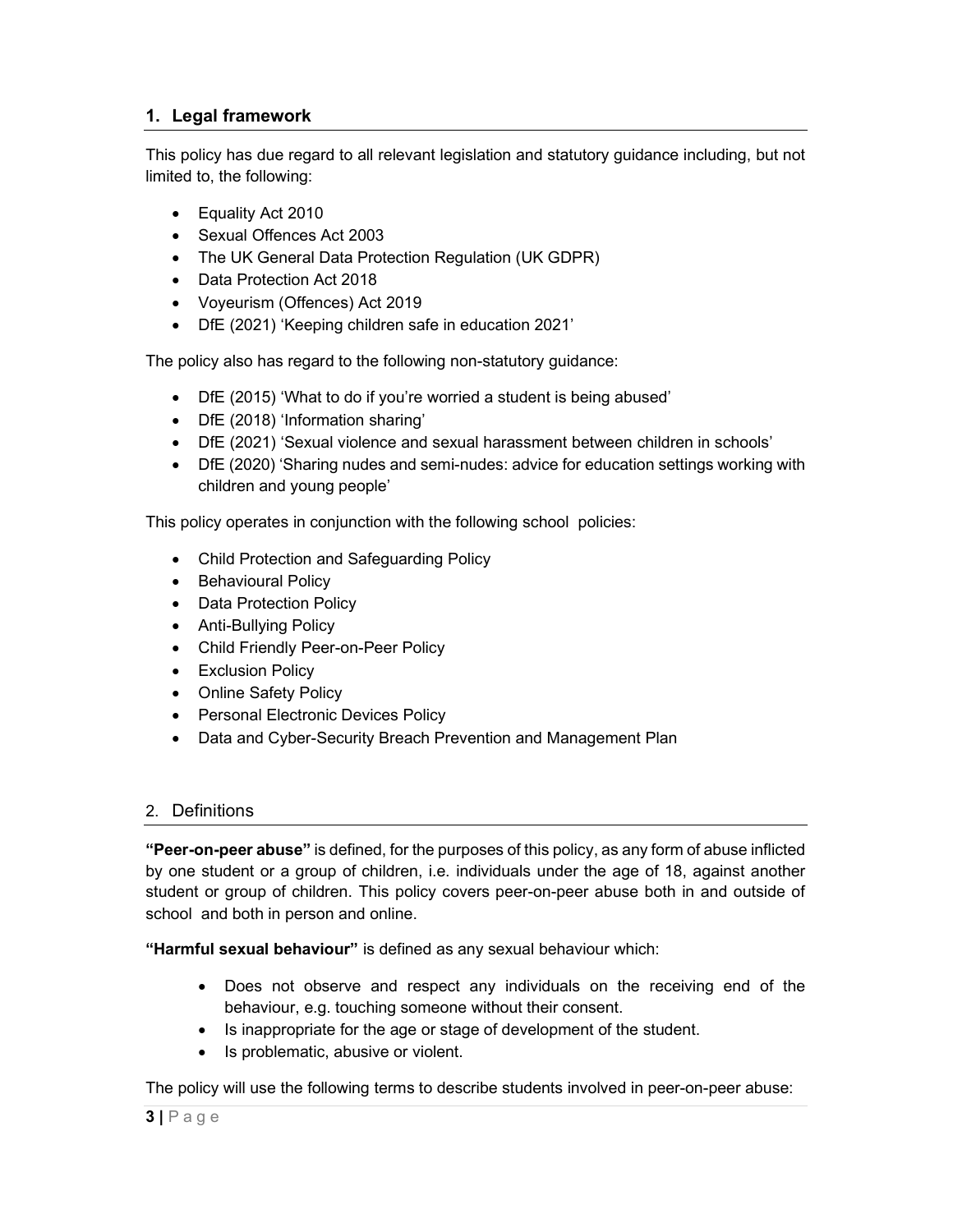- Victim(s) the individual(s) against whom the abuse has, or has allegedly, been inflicted.
- **Perpetrator(s)** the individual(s) exhibiting abusive behaviour against their peers.
- Alleged perpetrator(s) individual(s) against whom a report of abusive behaviour has been made, where guilt has not yet been ascertained.

Note: The use of the word 'alleged' does not mean that the student in question is not guilty of peer-on-peer abuse, that the school does not believe the allegation, or that the allegation will not be taken seriously. Staff will remember that the school has a legal duty of care to all perpetrators and alleged perpetrators who are students at the school , including a requirement to ensure they can access their education. Staff will think very carefully about terminology when speaking in front of students. Victims will be reassured that use of the term 'alleged perpetrator' is not an attempt to discredit their allegation.

# 3. Roles and responsibilities

The governance team has a duty to:

- Ensure that the school comply with its duties under the above student protection and safeguarding legislation.
- Guarantee that the policies, procedures and training opportunities in the school are effective and always comply with the law.
- Guarantee that the school contribute to multi-agency working in line with the statutory guidance 'Working Together to Safeguard Children'.
- Confirm that the school 's arrangements for handling peer-on-peer abuse consider the procedures and practices of the LA as part of the inter-agency safeguarding procedures.
- Appoint a member of staff from the SLT to the role of DSL as an explicit part of the role-holder's job description.
- Ensure the company DSL provides support to the DSL and ensure that they are trained to the same standard as the DSL, and that the role is explicit in their job description(s).
- Make sure that students are taught about peer-on-peer abuse, including online (including when they are online at home), through teaching and learning opportunities, as part of providing a broad and balanced curriculum.
- Ensure that staff members are appropriately trained to support students to be themselves at school , e.g. if they are LGBTQ+.
- Ensure the school has clear systems and processes in place for identifying possible risk of harm in students, including clear routes to escalate concerns and clear referral and accountability systems.
- Guarantee that there are procedures in place to handle students' allegations against other students.
- Ensure that appropriate disciplinary procedures are in place, as well as policies pertaining to the behaviour of students.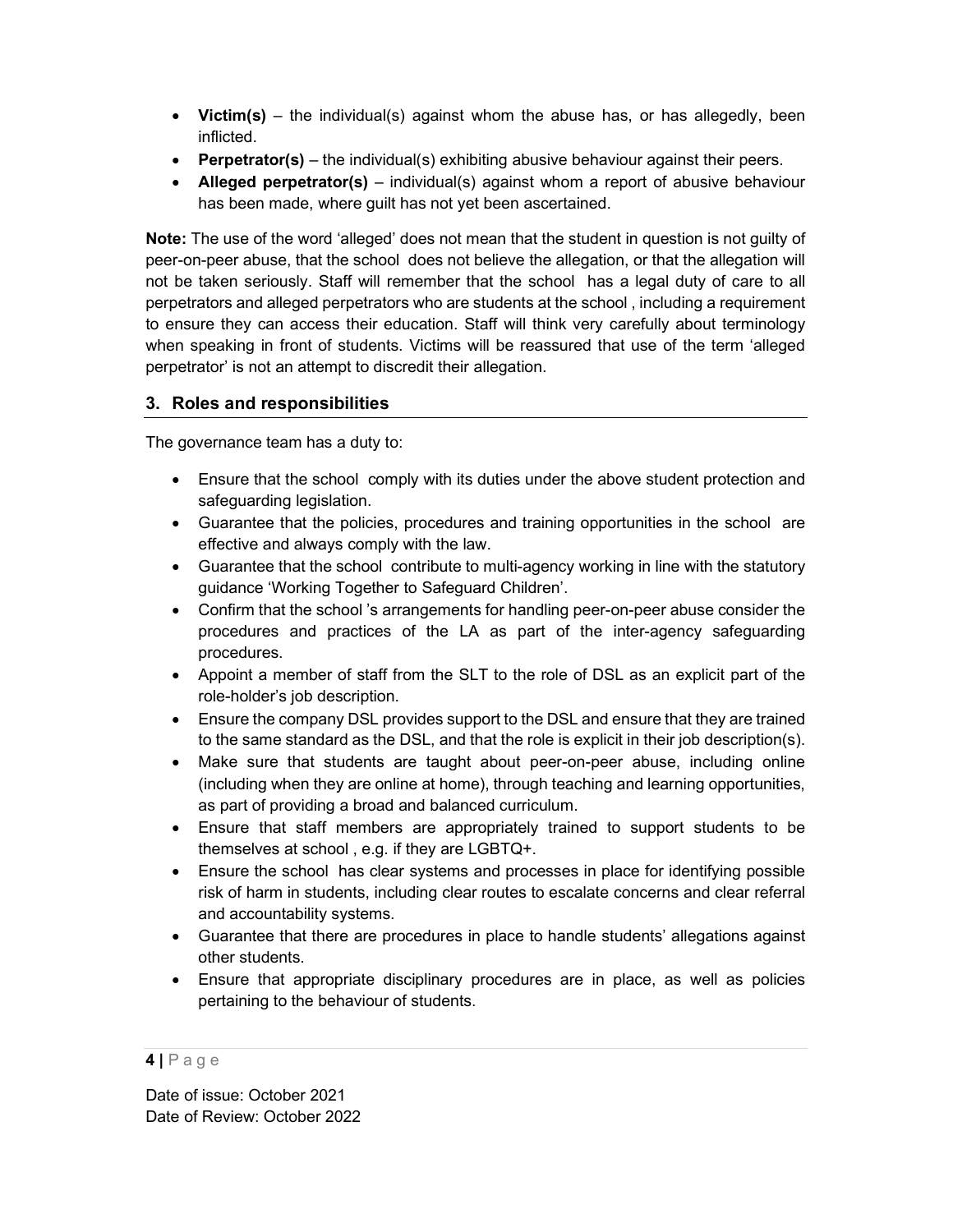- Ensure that procedures are in place to eliminate unlawful discrimination, harassment and victimisation in relation to peer-on-peer abuse.
- Make sure that students' wishes, and feelings are taken into account when determining what action to take and what services to provide to protect individual students.
- Guarantee that there are systems in place for students to express their views and give feedback.

The Head of School has a duty to:

- Safeguard students' wellbeing and maintain public trust in the teaching profession.
- Ensure that the policies and procedures adopted by the governance team, particularly concerning referrals of cases of suspected abuse and neglect, are followed by staff members.
- Provide staff, upon induction, with the Student Protection and Safeguarding Policy, Staff Code of Conduct, part one and, where appropriate, Annex A of the 'Keeping children safe in education' (KCSIE) guidance, the Behavioural Policy, the Children Missing from Education Policy, online safety training, and the identity of the DSL and any deputies.
- Ensure staff receive training on recognising indicators of abuse and handling disclosures or concerns about a student.

The DSL has a duty to:

- Understand and keep up-to-date with local safeguarding arrangements.
- Act as the main point of contact with the three safeguarding partners and the student death review partner.
- Make the necessary student protection referrals to appropriate agencies.
- Understand when they should consider calling the police, in line with the National Police Chiefs' Council (NPCC) guidance.
- Liaise with the Head of School to inform them of safeguarding issues and ongoing enquiries.
- Liaise with the deputy DSL(s) to ensure effective safeguarding outcomes.
- Act as a source of support for students who have been abused by, or who have abused, other students.
- Leading the school in taking a preventative approach to peer-on-peer abuse.

Other staff members have a responsibility to:

- Safeguard students' wellbeing and maintain public trust in the teaching profession as part of their professional duties.
- Provide a safe environment in which students can learn.
- Act in accordance with school procedures with the aim of eliminating unlawful discrimination, harassment and victimisation in relation to peer-on-peer abuse.
- Maintain an attitude of 'it could happen here' where safeguarding is concerned.
- Be aware of the signs of abuse.

 $5$  | P a g e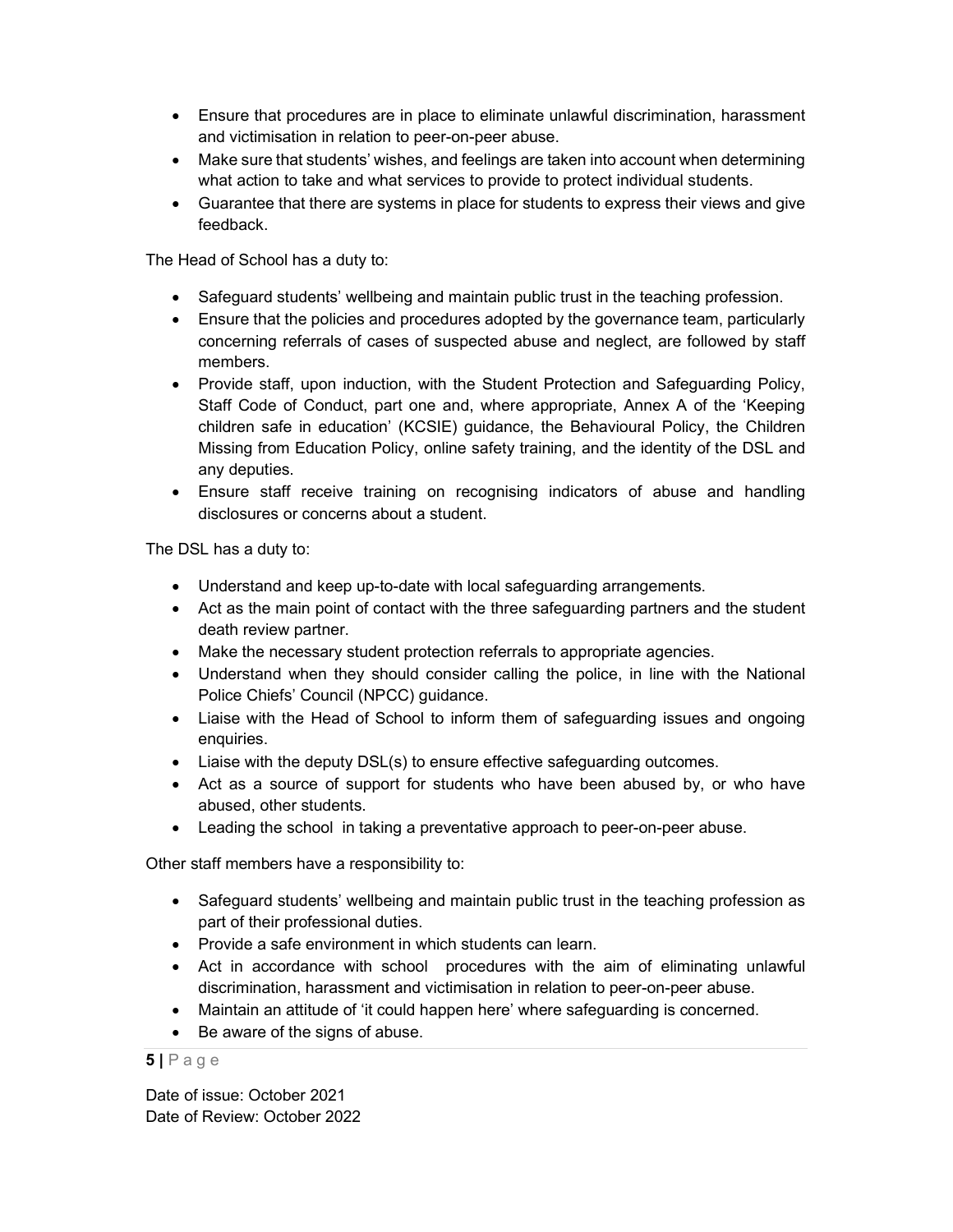- Be aware of the early help process and understand their role in it.
- Be aware of and understand the procedure to follow in the event that a student confides they are being abused by a peer.
- Support social workers in making decisions about individual children, in collaboration with the DSL.
- Maintain appropriate levels of confidentiality when dealing with individual cases, and always act in the best interest of the student.

# 4. Types of peer-on-peer abuse

Staff will familiarise themselves with the forms that peer-on-peer abuse can take, including:

#### Physical abuse

A form of abuse which may involve actions such as hitting, throwing, burning, drowning and poisoning, or otherwise causing physical harm to another student.

#### Sexual abuse

A form of abuse involving sexual activity between children – sexual abuse, for the purposes of this policy, is divided into two categories: sexual violence and sexual harassment.

"Sexual violence" encompasses the definitions provided in the Sexual Offenses Act 2003, including rape, assault by penetration, sexual assault, i.e. non-consensual sexual touching, and causing another student to engage in sexual activity without consent, e.g. forcing someone to touch themselves sexually.

"Sexual harassment" refers to any sexual behaviour that could violate another student's dignity, make them feel intimidated, degraded or humiliated, and/or create a hostile, offensive or sexualised environment, including:

- Sexualised jokes, taunting or comments.
- Physical behaviour, e.g. deliberately brushing against someone.
- Online sexual harassment, including
	- Upskirting
	- Sexualised online bullying
	- Unwanted sexual comments and messages, including on social media.
	- Sexual threats or coercion.

The "sharing of sexualised imagery" can also constitute sexual harassment – this refers to the consensual and non-consensual sharing between students of sexually explicit content, including that which depicts:

- Another student posing nude or semi-nude
- Another student touching themselves in a sexual way

#### 6 | P a g e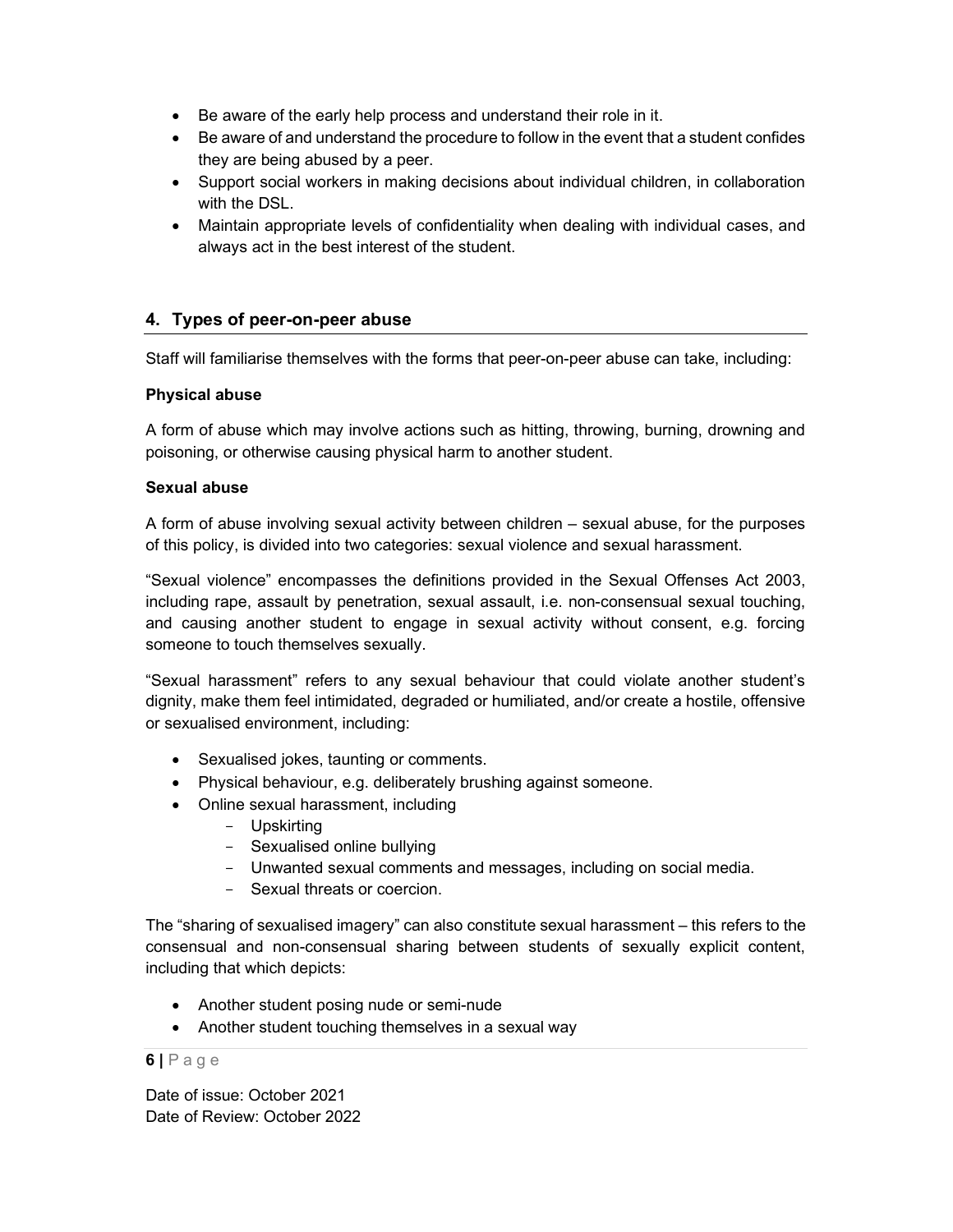- Any sexual activity involving another student
- Someone hurting another student sexually

Staff will be aware that children creating, possessing, and distributing indecent imagery of other children is a criminal offence, even where the imagery is created, possessed, and distributed with the permission of the student depicted, or by the student themselves. Incidents of sharing sexualised imagery will be handled in line with the Child Protection and Safeguarding Policy.

### Bullying

Many kinds of behaviour can be considered bullying, and bullying can be related to almost anything.

Bullying is acted out through the following mediums:

- Verbally
- Physically
- **•** Emotionally
- Online (cyberbullying)

Bullying will generally be handled in line with the Anti-bullying Policy; however, particularly severe instances will be handled in line with this policy and the Student Protection and Safeguarding Policy.

#### Online abuse

This involves the use of technology and the internet in order to harass, threaten or intimidate another student. Instances of online abuse will be managed in line with this policy, the Online Safety Policy and the Anti-bullying Policy.

#### Discriminatory behaviour

Discriminatory behaviour encompasses abuse inflicted on a student because of their protected characteristics, e.g. religion, ethnicity, gender, sexual orientation, culture, or SEND. Discriminatory behaviour is never acceptable, and all cases will be handled in line with this policy and the Student Protection and Safeguarding Policy.

#### Intimate partner abuse

This involves a romantic partnership between children in which one or both partners are emotionally, physically or sexually abusive to the other. This could include:

- Repetitive insults
- Controlling behaviour, e.g. preventing a student from socialising with others or deliberately isolating them from sources of support.
- Sexual harassment.
- Threats of physical or sexual abuse.

 $7 P a q e$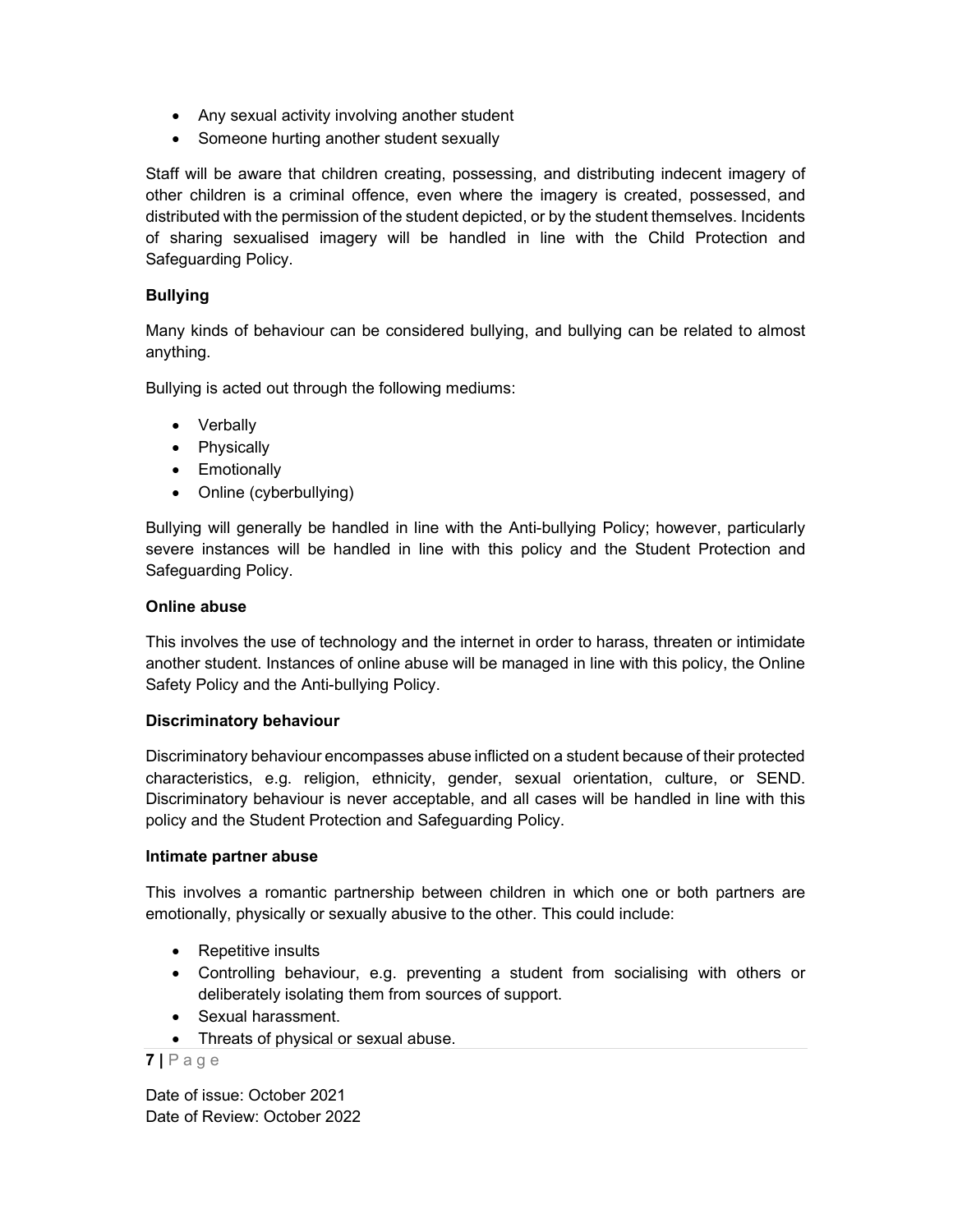The school will manage intimate partner abuse in the same way as a case of abuse between any other children, i.e. via the processes outlined in this policy, and in line with the Child Protection and Safeguarding Policy.

### 5. A whole-school approach to peer-on-peer abuse

The school will continue to involve all members of the school community, including the governance team, staff, students, parents and other stakeholders, in creating a whole-school approach to peer-on-peer abuse.

The governance team will ensure that keeping children safe and protected from harm, including peer-on-peer abuse, is central to all policies and procedures implemented across the school . The school will ensure that procedures for handling peer-on-peer abuse are transparent, clear and understandable, and are readily accessible to any member of the school community who wishes to access them.

The school will implement a contextual approach to safeguarding students against peer-onpeer abuse, and will ensure that all procedures take into account incidents of peer-on-peer abuse that occur outside of school or online.

The Head of School will ensure that all staff receive adequate training on handling peer-onpeer abuse.

#### School culture

The school prioritise cultivating a safe and respectful environment amongst students and ensures that all students are aware that the school adopts a zero-tolerance stance on peeron-peer abuse of any kind.

The school promote respectful interactions amongst students, and all staff model appropriate and respectful behaviour. Staff will take care to avoid normalising harmful behaviour, particularly harmful sexual behaviour, e.g. by refraining from the use of phrases such as 'boys will be boys' or describing such behaviour as 'just having a laugh' or 'part of growing up'.

The school will ensure that wider societal factors that exacerbate the problem of peer-on-peer abuse are reflected in its approach to creating a preventative culture. This means that individuals who are more likely to be abused, e.g. girls or LGBTQ+ students, or who are at increased risk of acting as a perpetrator in abusive situations, e.g. due to abusive home situations or anger management issues, are given additional support from an early stage.

The school manage all early help and intervention for students showing early signs of harmful behaviour, or early signs of being the victim of harmful behaviour, in line with the Child Protection and Safeguarding Policy.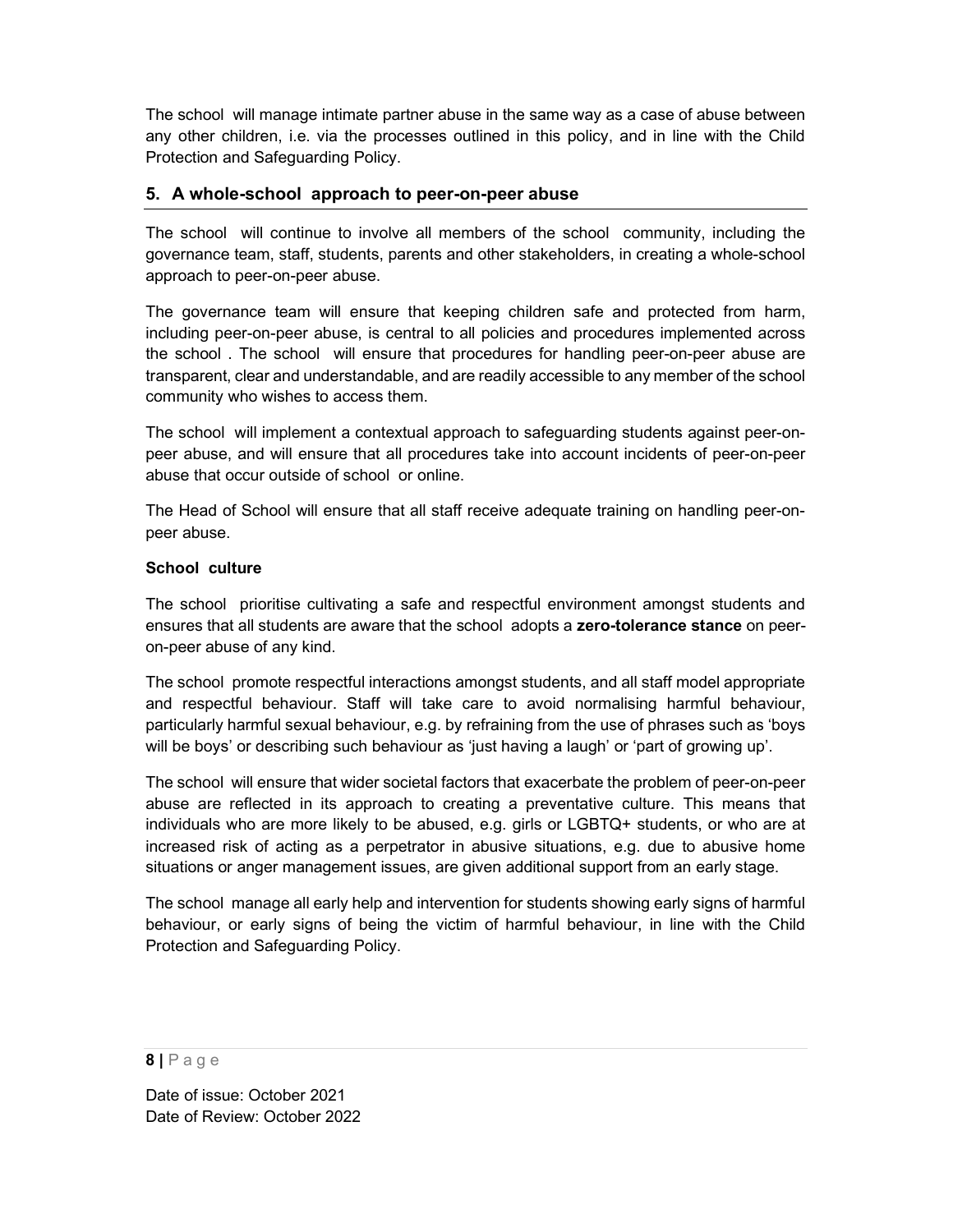# **Curriculum**

The school maintain the position that education surrounding respectful and healthy attitudes and behaviour towards others is the best way to combat peer-on-peer abuse in the school . All staff, not just teaching staff, are responsible for passing this knowledge on to students.

To prevent peer-on-peer abuse and address the wider societal factors that can influence behaviour, the school will educate students about abuse, its forms and the importance of discussing any concerns and respecting others through the curriculum and extra-curricular activities.

The school will also ensure that students are taught about safeguarding, including online safety, as part of a broad and balanced curriculum. Such content will be age and stage of development specific, and tackle issues such as the following:

- Healthy relationships
- Respectful behaviour
- Stereotyping and equality
- LGBTQ+ identities and relationships
- Body confidence and self-esteem
- Prejudiced behaviour
- That sexual violence and sexual harassment is always wrong
- Addressing cultures of sexual harassment

Students will be allowed an open forum to talk about concerns and sexual behaviour. They are taught how to raise concerns and make a report, including concerns about their friends or peers, and how a report will be handled.

The curriculum will ensure that students of all ages are taught about and understand the concept of consent and its importance in an age-appropriate way.

# 6. Channels for reporting abuse

Students will be able to report incidents of peer-on-peer abuse or concerns about the behaviour of their peers through the following channels:

- Speaking with their teacher, or somebody they can trust
- Speaking with the Pastoral Lead
- Sending a message to the confidential email address monitored by the DSL and their deputies.

All channels for reporting abuse will be promoted and publicised throughout the school , and all students will be made aware of how, and to whom, to report incidents of abuse. The school will also ensure students are aware of the type of behaviour that should be reported, ranging from criminal behaviour, e.g. rape or sexual assault, to everyday harassment, e.g. sexualised jokes or inappropriate comments, to ensure that victims do not view their experience as 'not serious enough' to report.

 $9$  | P a g e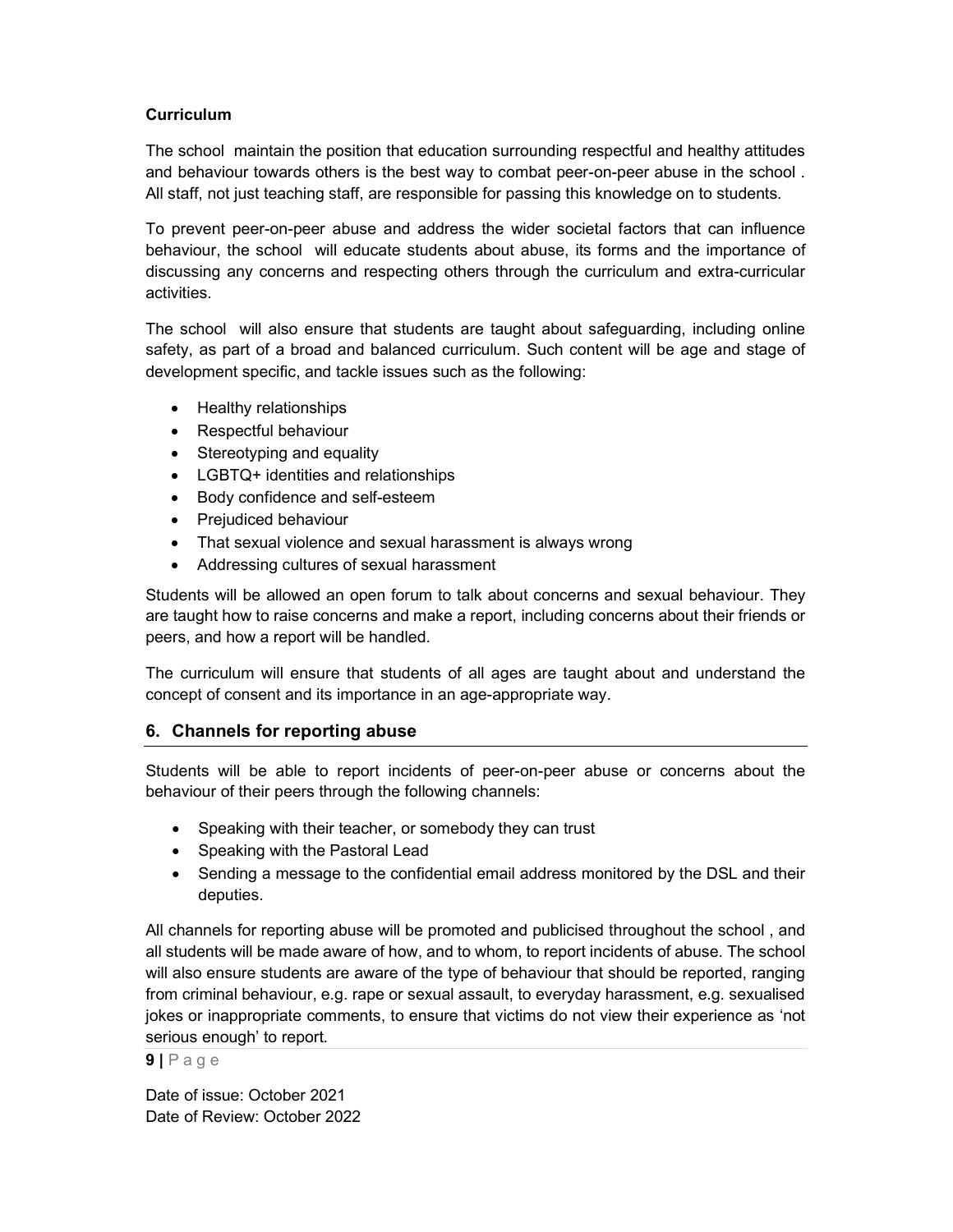The school will maintain a culture that promotes reporting abuse, whether the individual reporting is the victim, a bystander, or a friend or relative of the victim. Staff will address any incidents of students equating reporting abuse to 'snitching' or being a 'tattle-tale', and will convey to these students how important it is to report abuse to help tackle the wider problem of peer-on-peer abuse in school s.

# 7. Protecting students with increased vulnerability to peer-on-peer abuse

The school is aware that, while peer-on-peer abuse can be perpetrated by, and against, anyone, there are certain groups of students who are at an increased risk of being on the receiving end of peer-on-peer abuse.

Staff will be careful to acknowledge the increased risk Ash Meadow students face while refraining from making assumptions about the nature of any reported, witnessed or suspected abuse. Staff will be aware that students who are generally at increased risk of abuse can also be perpetrators of abuse.

The school will ensure that action is taken, where possible, before major concerns arise; therefore, incidents of low-level abuse related to the characteristics of the below groups will be handled in line with early help procedures, which are laid out within the Child Protection and Safeguarding Policy.

### Girls

Staff will be aware that girls are more likely to be on the receiving end of peer-on-peer sexual abuse than their male counterparts, and that sexual violence and harassment against girls is very common and accounts for the majority of cases.

Considering that sexual harassment against girls is widespread in society, and largely based in gender inequality, the school will aim to encourage gender equality in all aspects of its operations. The school will aim to promote and nurture healthy attitudes and relationships amongst students of all genders, e.g. by challenging and working to deconstruct gender stereotypes in school .

Staff will challenge any incidents of misogynistic language or gender-based abuse, whether of a sexualised nature or not, as holding misogynistic viewpoints can make a student more likely to commit sexualised violence in the future.

#### LGBTQ+ students

Staff will be aware that students who are LGBTQ+, or are perceived to be LGBTQ+ whether they are or not, are more likely to be targeted by their peers, e.g. for discriminatory bullying.

The school hold a zero-tolerance policy towards students using homophobic, biphobic or transphobic language, regardless of whether or not the language is being directed at another individual. Every staff member is individually responsible for challenging such behaviour and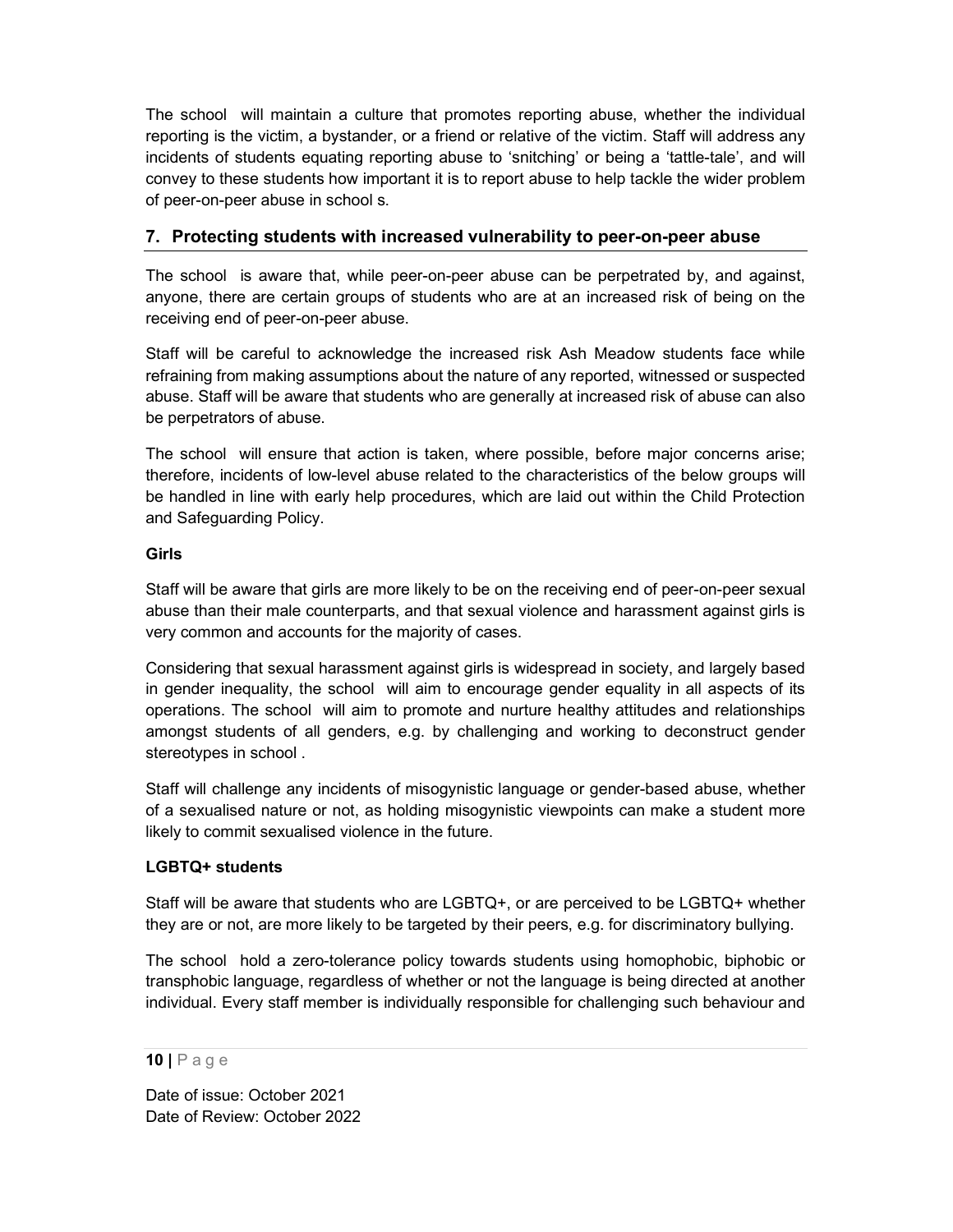making clear to all students that any abuse towards students who are LGBTQ+, or who are perceived to be, is unacceptable.

### Ash Meadow students

Staff will be aware that all students at Ash Meadow School are at increased risk of peer-onpeer abuse. The school will ensure that there are mechanisms in place to support all students in reporting abuse, with due regard paid to the fact that these students may face additional barriers to reporting abuse and that spotting signs of abuse in these students may be harder.

Staff will avoid assuming that changes in the behaviour of students are as a result of their needs or disability, and will report any concerns to the DSL. The DSL will collaborate in the handling of instances of abuse towards the students to ensure that barriers to communication can be effectively managed.

### Black, Asian and minority ethnic (BAME) students

Staff will be aware that minority ethnic students, particularly black students, may be less likely to report abuse committed against them, and may be more likely to be misidentified as perpetrators of abuse.

The school hold a zero-tolerance policy towards students using racist language, regardless of whether the language is being directed at another individual. Every staff member is individually responsible for challenging such behaviour and making clear to all students that any abuse towards students from BAME backgrounds is unacceptable.

Staff will also be aware that BAME girls, or BAME LGBTQ+, or perceived LGBTQ+ students, are likely to face increased abuse due to the intersection of these identities. Staff will be vigilant regarding these students and the ways in which other students behave towards them, in order to ensure any incidents or potential incidents can be handled as soon as they occur.

## 8. Staff identifying and reporting concerns

Staff will receive safeguarding training as part of their induction, and annual refresher training. This training will include guidance on how to recognise indicators of peer-on-peer abuse of all kinds, and how to distinguish between behaviour, particularly sexual behaviour, that is developmentally appropriate and that which is harmful.

When identifying students at risk of potential harm or who have been harmed by their peers, staff members will look out for a number of indicators including, but not limited to, the following:

- Injuries in unusual places, such as bite marks on the neck, that are also inconsistent with their age
- Lack of concentration and acting withdrawn
- Knowledge ahead of their age, e.g. sexual knowledge
- Use of explicit language
- Fear of abandonment

#### $11$  | P a g e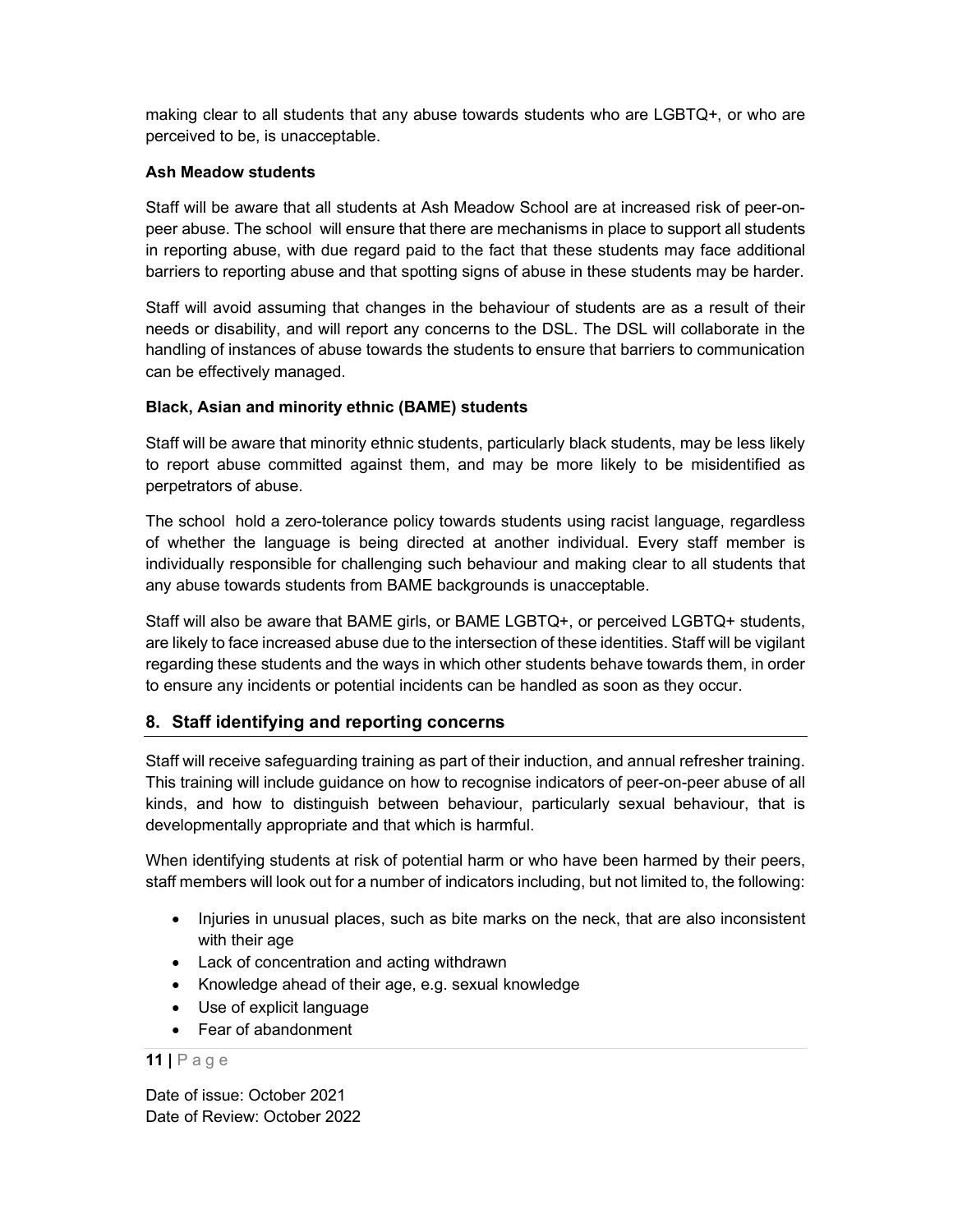- Depression and low self-esteem
- Changes to their social group, e.g. spending time with older students, or social isolation
- Alcohol or substance misuse

Where a student is displaying signs of being impacted by peer-on-peer abuse, or perpetrating peer-on-peer abuse, staff will report this to the DSL as soon as is reasonably practical.

Staff will challenge all instances of abusive or harmful behaviour displayed by students that they witness or are reported to them. Staff will not wait for concerns or situations between students to escalate before intervening; minor or singular instances of abusive behaviour will still be brought to the attention of the DSL and the student will always be spoken to about their behaviour and disciplined, where appropriate, in line with the Behavioural Policy.

Staff will enforce the school 's policy that no known and substantiated incident of abusive or harmful behaviour between students will occur without consequences for the perpetrator(s), although these consequences will be decided on a case-by-case basis and will consider the views of any victims involved, the context of the behaviour and the severity of the incident.

Staff will be aware that just because a victim of abusive behaviour does not report the behaviour or react to the behaviour negatively, this does not mean that the behaviour is not still harmful; some students will be uncomfortable challenging their peers on inappropriate behaviour, or may not be aware themselves that the behaviour is abusive. Staff have a responsibility to ensure that both the perpetrator(s), or alleged perpetrator(s), and the victim(s) understand that such behaviour inflicted by or against them was unacceptable; failing to challenge a student on unacceptable behaviour can normalise that behaviour not just for the student in question, but for all students who see the behaviour going unchallenged.

Staff will remain cognisant that downplaying abusive behaviour can lead to a culture of unacceptable behaviour throughout the school and, as such, will treat all displays or reports of abusive behaviour with the utmost severity and sensitivity in order to reinforce to all students that such behaviour will not be tolerated, and to prevent further instances of this behaviour in the future.

## 9. Handling allegations of abuse against staff

Staff will always, when handling an incident of alleged abuse, take the report of the victim seriously, reassure them, support them and work to keep them safe. Victims will never be made to feel like they are causing a problem, be made to feel ashamed, or have their experience minimised by staff at the school . Staff will be aware of the importance of not downplaying any reports of abuse; however, will ensure that they remain sympathetic, and observant of the duty of care, to both the alleged perpetrator(s) and victim(s).

If a friend of a victim makes a report or a member of staff overhears a conversation, staff will take action – they will never assume that someone else will deal with it, or wait for a disclosure. The basic principles remain the same as when a victim reports an incident; however, staff will

 $12$  | P a g e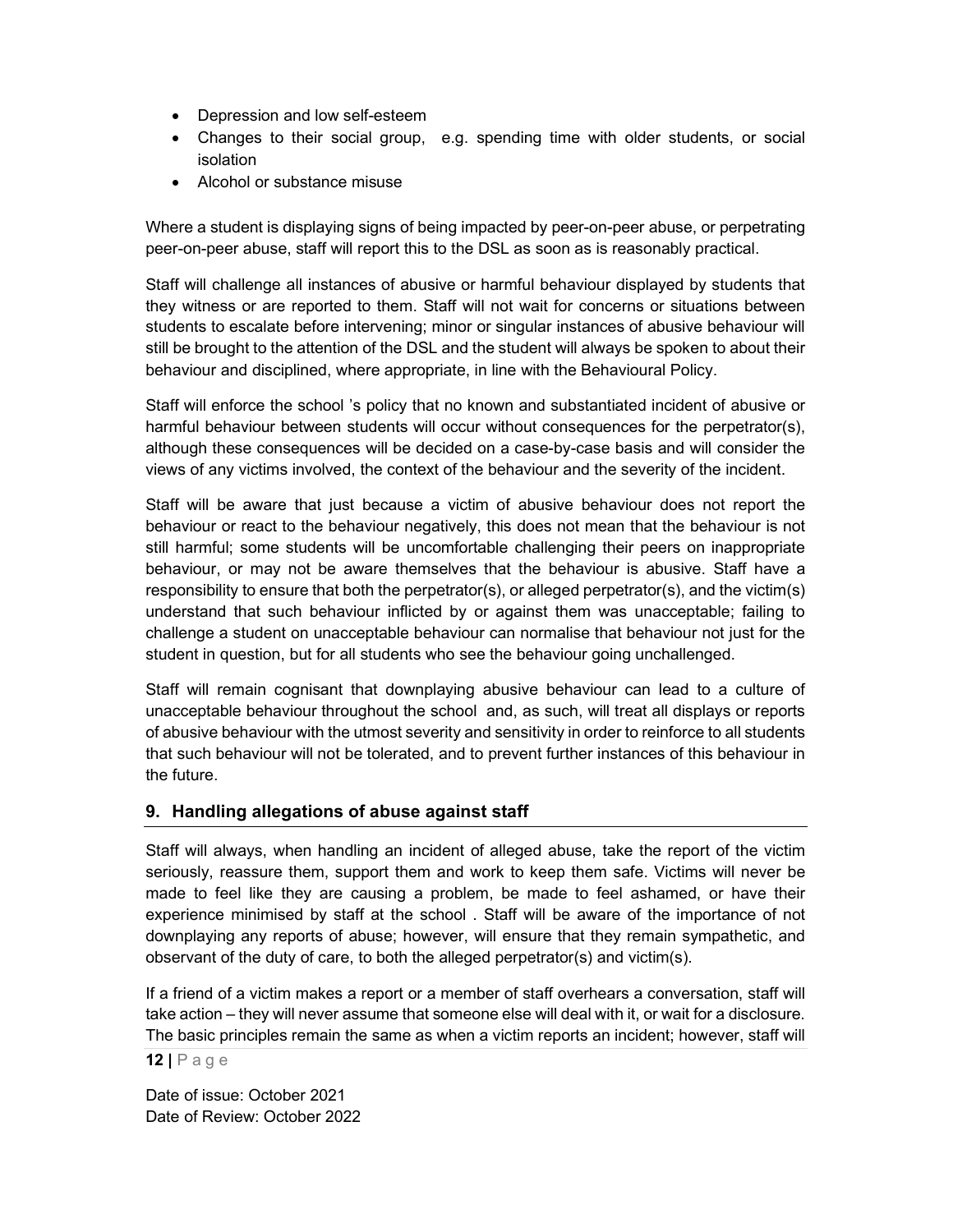consider why the victim has not chosen to make a report themselves and the discussion will be handled sensitively and with the help of children's social care where necessary. If staff are in any doubt, they will speak to the DSL.

Where an alleged incident took place away from the school or online but involved students from the school , the school 's duty to safeguard students remains the same and the incident will be treated equally as seriously and investigated in the same way as an incident that took place in school .

All staff will be trained to handle disclosures. Effective safeguarding practice includes:

- Never promising confidentiality at the initial stage.
- Only sharing the report with those necessary for its progression.
- Explaining to the victim what the next steps will be and who the report will be passed to.
- Recognising that the person the student chose to disclose the information to is in a position of trust.
- Being clear about boundaries and how the report will be progressed.
- Not asking leading questions and only prompting the student with open questions.
- Waiting until the end of the disclosure to immediately write a thorough summary. If notes must be taken during the disclosure, it is important to still remain engaged and not appear distracted.
- Only recording the facts as the student presents them not the opinions of the note taker.
- Where the report includes an online element, being aware of searching, screening and confiscation advice.
- Wherever possible, managing disclosures with two staff members present (preferably with the DSL or Head of School).
- Informing the DSL or Head of School as soon as possible after the disclosure if they could not be involved in the disclosure.

The DSL will be informed of any allegations of abuse against all Ash Meadow students. They will record the incident in writing and, working with the company DSL if necessary, decide what course of action is necessary, with the best interests of the student in mind at all times.

## **Confidentiality**

The school will only engage staff and agencies required to support the victim and/or be involved in any investigation. If a victim asks the school not to tell anyone about the disclosure, the school cannot make this promise. Even without the victim's consent, the information may still be lawfully shared if it is in the public interest and protects children from harm.

The DSL will consider the following when making confidentiality decisions:

• Parents will be informed unless it will place the victim at greater risk.

#### $13$  | P a g e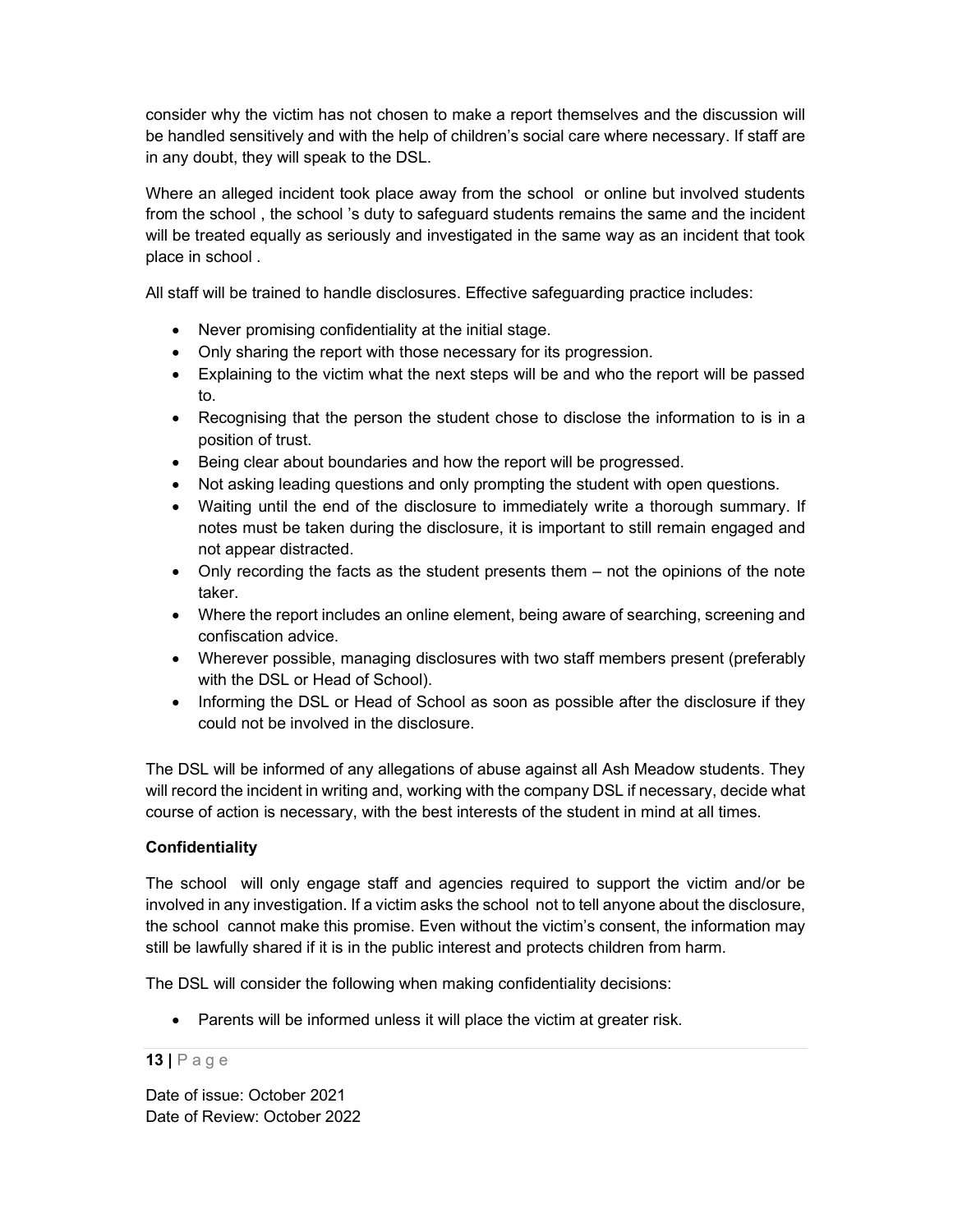- If a student is at risk of harm, is in immediate danger or has been harmed, a referral will be made to children's social care.
- Rape, assault by penetration and sexual assault are crimes reports containing any such crimes will be passed to the police.

The DSL will weigh the victim's wishes against their duty to protect the victim and others. If a referral is made against the victim's wishes, it will be done so extremely carefully and the reasons for referral will be explained to the victim. Appropriate specialist support will always be offered.

## Anonymity

There are legal requirements for anonymity where a case is progressing through the criminal justice system. The school will do all it can to protect the anonymity of children involved in any report of sexual violence or sexual harassment. It will carefully consider, based on the nature of the report, which staff will be informed and what support will be in place for the children involved. When deciding on the steps to take, the school will consider the role of social media in potentially exposing victims' identities and facilitating the spread of rumours.

#### Risk assessment

The DSL or company DSL will make an immediate risk and needs assessment any time there is a report of sexual violence. For reports of sexual harassment, a risk assessment will be considered on a case-by-case basis. Risk assessments are not intended to replace the detailed assessments of experts, and for incidents of sexual violence it is likely that a professional risk assessment by a social worker or sexual violence specialist will be required.

Risk assessments will consider:

- The victim.
- The alleged perpetrator.
- Other students at the school , especially any actions that are appropriate to protect them.

Risk assessments will be recorded (either on paper or electronically) and kept under review in accordance with the school 's Data Protection Policy.

#### Taking action following a disclosure

The DSL or company DSL will decide the school 's initial response, taking into consideration:

- The victim's wishes.
- The nature of the incident.
- The ages and developmental stages of the students involved.
- Any power imbalance between the students.
- Whether the incident is a one-off or part of a pattern.
- Any ongoing risks.

#### $14$  | P a g e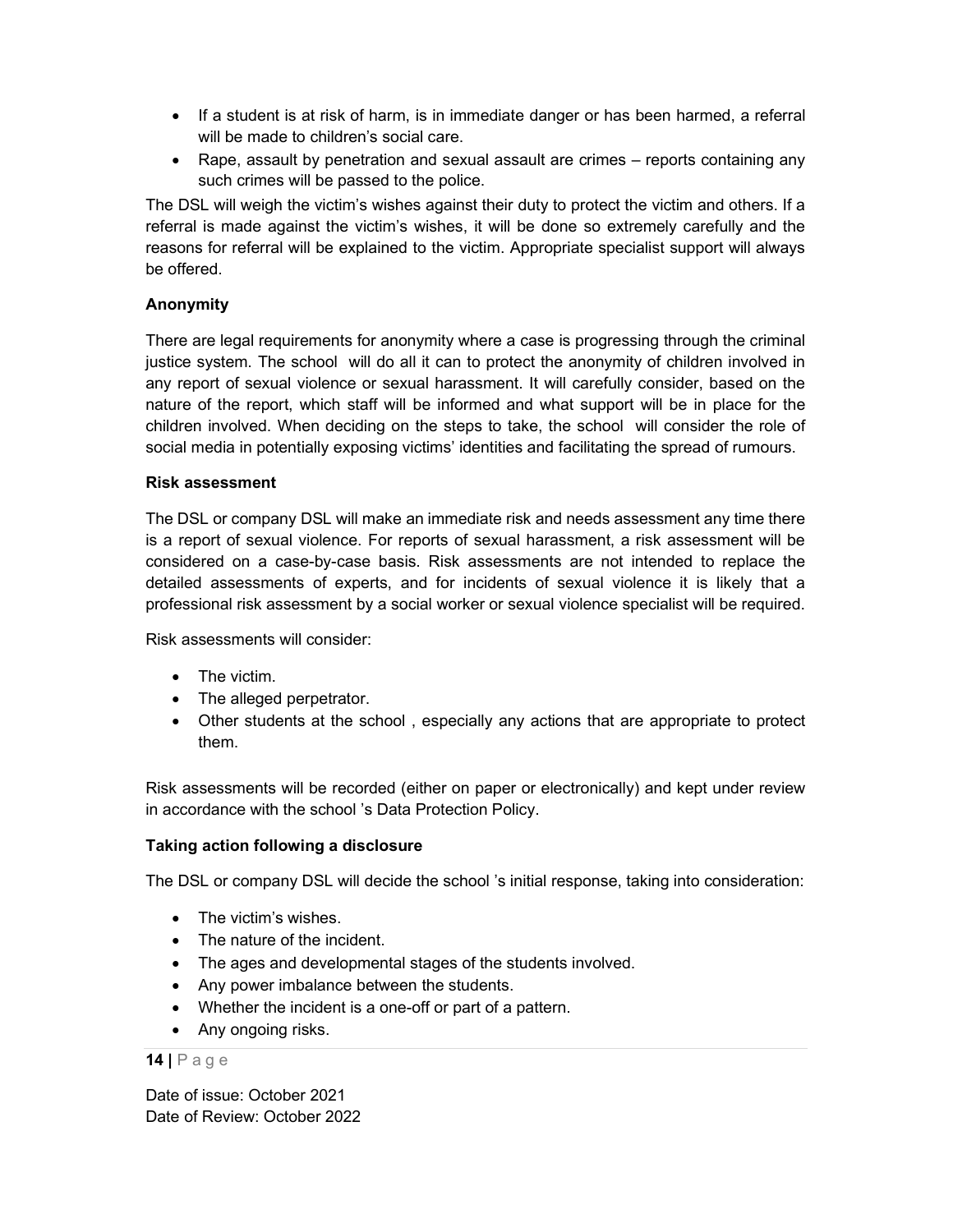- Any related issues and the wider context, such as whether there are wider environmental factors in a student's life that threaten their safety and/or welfare.
- The best interests of the student.
- That sexual violence and sexual harassment are always unacceptable and will not be tolerated.

Immediate consideration will be given as to how to support the victim, alleged perpetrator and any other students involved.

For reports of rape and assault by penetration, the alleged perpetrator will be removed from any classes shared with the victim whilst the school establish the facts. The school will consider how to keep the victim and alleged perpetrator apart on school premises, and on transport where applicable. These actions will not be seen as a judgement of guilt on the alleged perpetrator.

For reports of sexual violence and sexual harassment, the proximity of the victim and alleged perpetrator and the suitability of shared classes, premises and transport will be considered immediately. In all cases, the initial report will be carefully evaluated and the wishes of the victim, nature of the allegations and requirement to protect all children will be taken into consideration.

Where a student is found to have been involved in harmful sexual behaviour, e.g. nonconsensually sharing indecent imagery of another student, the school will help the student to move forward from the incident by supporting them in adopting more positive behaviour patterns and attitudes.

## Managing the report

The decision of when to inform the alleged perpetrator of a report will be made on a case-bycase basis. If a report is being referred to children's social care or the police, the school will speak to the relevant agency to discuss informing the alleged perpetrator.

There are four likely outcomes when managing reports of sexual violence or sexual harassment:

- Managing internally.
- Providing early help.
- Referring to children's social care.
- Reporting to the police.

Whatever outcome is chosen, it will be underpinned by the principle that sexual violence and sexual harassment are never acceptable and will not be tolerated. All concerns, discussions, decisions and reasons behind decisions will be recorded either on paper or electronically.

 $15$  | Page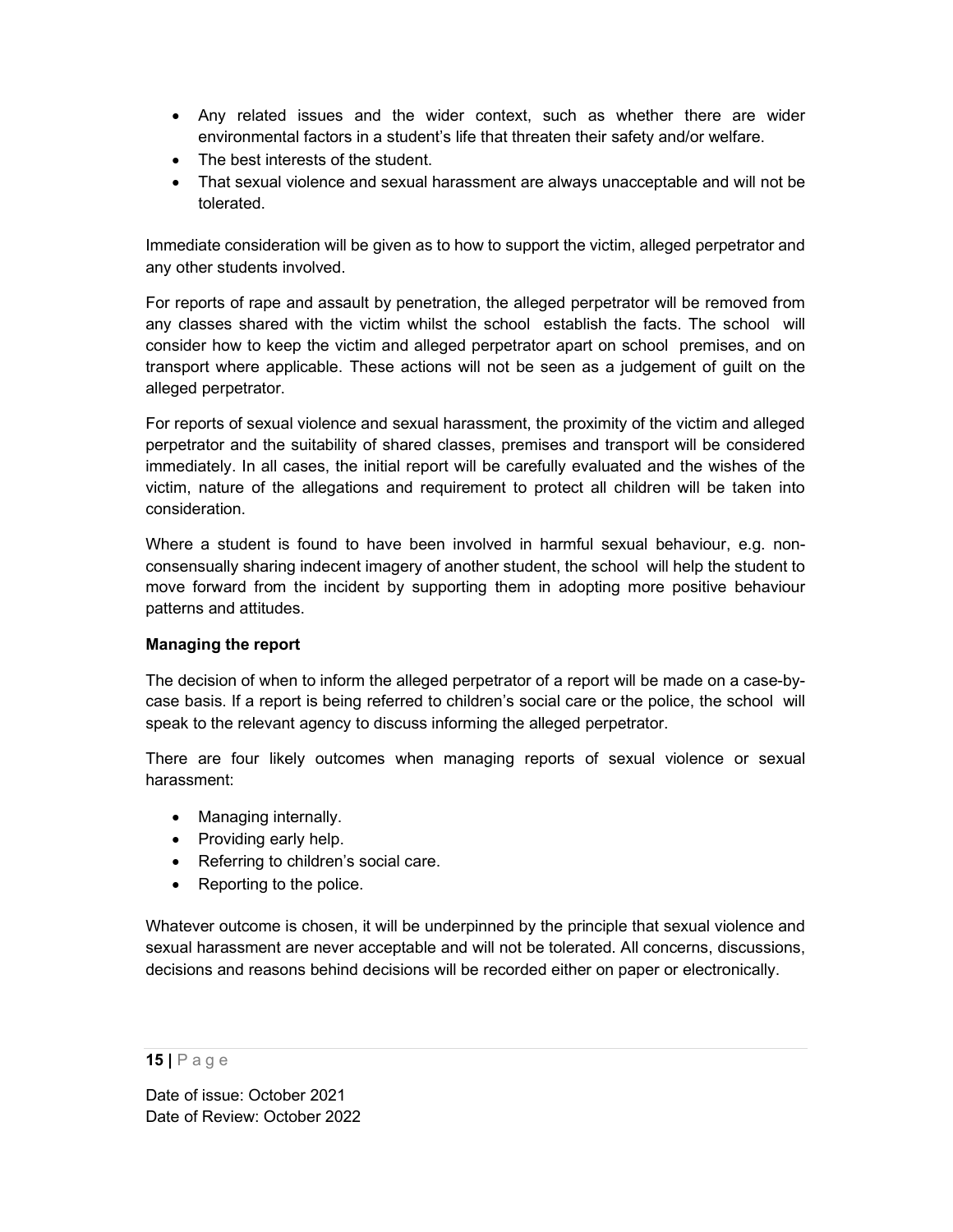The following situations are statutorily clear and do not allow for contrary decisions:

- The age of consent is 16.
- A student under the age of 16 can never consent to sexual activity.
- Sexual intercourse without consent is always rape.
- Rape, assault by penetration and sexual assault are defined in law.
- Creating and sharing sexual photos and videos of children under 18 is illegal including children making and sending images and videos of themselves.

### Managing internally

In some cases, e.g. one-off incidents, the school may decide to handle the incident internally through behaviour and bullying policies and by providing pastoral support.

### Providing early help

The school may decide that statutory interventions are not required, but that students may benefit from early help – providing support as soon as a problem emerges. This approach can be particularly useful in addressing non-violent harmful sexual behaviour and may prevent the escalation of sexual violence.

### Referral to children's social care

If a student has been harmed, is at risk of harm or is in immediate danger, the school will make a referral to children's social care. Parents will be informed unless there is a compelling reason not to do so (if referral will place the victim at risk). This decision will be made in consultation with children's social care.

The school will not wait for the outcome of an investigation before protecting the victim and other children.

The DSL will work closely with children's social care to ensure that the school 's actions do not jeopardise any investigation. Any related risk assessment will be used to inform all decisions. If children's social care decide that a statutory investigation is not appropriate, the school will consider referring the incident again if they believe the student to be in immediate danger or at risk of harm. If the school agree with the decision made by children's social care, they will consider the use of other support mechanisms such as early help, pastoral support and specialist support.

## Reporting to the police

Reports of rape, assault by penetration or sexual assault will be passed on to the police – even if the alleged perpetrator is under 10 years of age. Generally, this will be in parallel with referral to children's social care. The DSL and deputies will follow the local process for referral.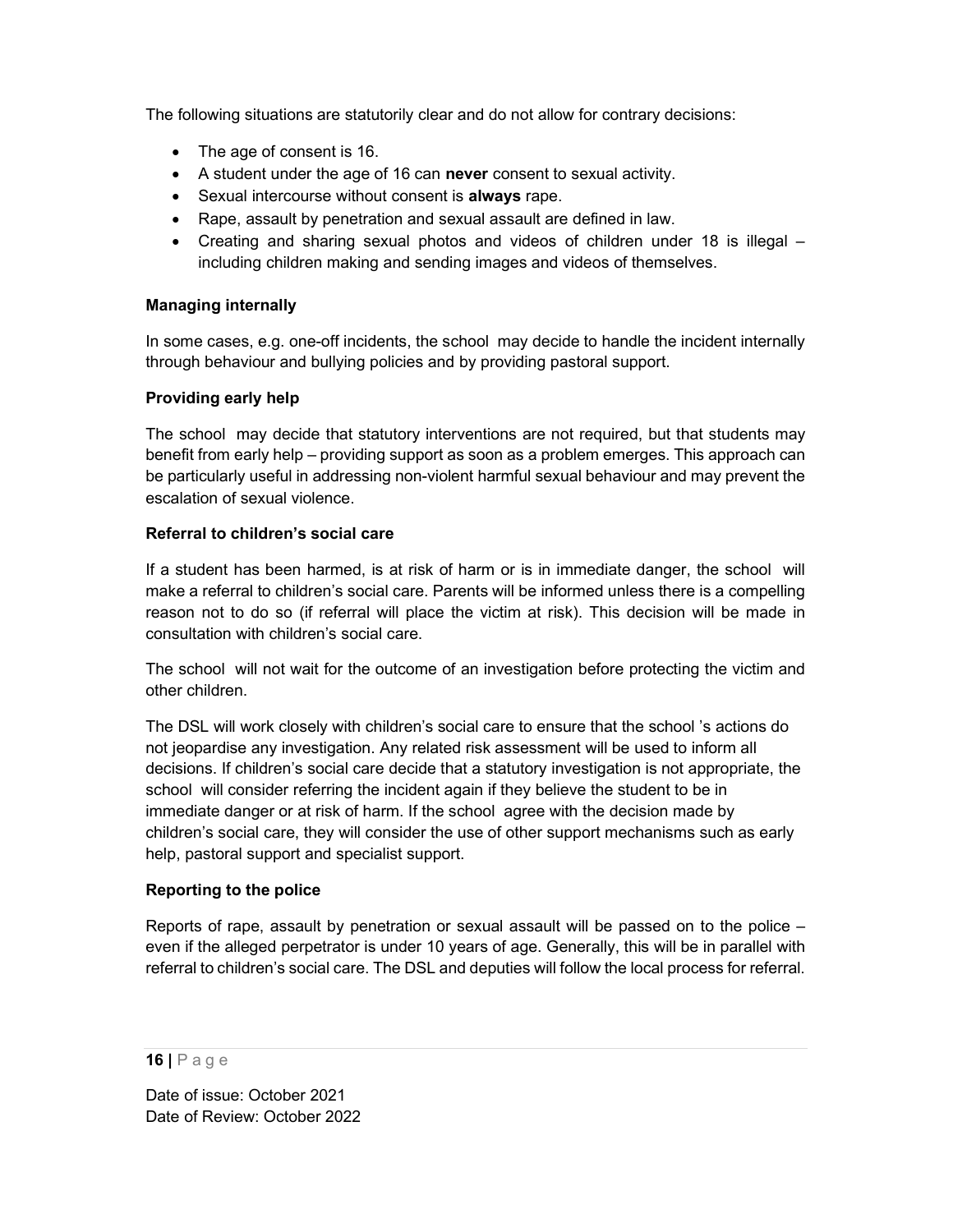Parents will be informed unless there is a compelling reason not to do so. Where parents are not informed, it is essential for the school to support the student with any decision they take, in unison with children's social care and any appropriate specialist agencies.

The DSL and governance team will agree what information will be disclosed to staff and others, in particular the alleged perpetrator and their parents. They will also discuss the best way to protect the victim and their anonymity. The DSL will be aware of local arrangements and specialist units that investigate student abuse.

In some cases, it may become clear that the police will not take further action, for whatever reason. In these circumstances, the school will continue to engage with specialist support for the victim as required.

#### Bail conditions

Students against whom further action is taken by the police may be released under bail conditions or 'released under investigation' (RUI) in circumstances that do not warrant the application of bail. Where this occurs and the perpetrator returns to school , the school 's primary focus will be conducting an assessment of the risk the perpetrator poses to the victim or other students and staff at the school , both physically and in terms of trauma or emotional stress and implementing any mitigating measures necessary to reduce the harm caused.

The school will work with children's social care and the police to support the victim, alleged perpetrator and other students (especially witnesses) during criminal investigations. The school will seek advice from the police to ensure they meet their safeguarding responsibilities.

The school will liaise with police investigators to develop a balanced set of arrangements whereby both the alleged perpetrator and the victim can continue to receive a suitable education without compromising any ongoing investigations or the emotional state of the victim.

#### Managing delays in the criminal justice system

The school will not wait for the outcome (or even the start) of criminal proceedings before protecting the victim, alleged perpetrator, and other children. The associated risk assessment will be used to inform any decisions made. The DSL will work closely with the police to ensure the school does not jeopardise any criminal proceedings, and to obtain help and support as necessary.

#### The end of the criminal process

Risk assessments will be updated if the alleged perpetrator receives a caution or is convicted. If the perpetrator remains in the same school as the victim, the school will set out clear expectations regarding the perpetrator, including their behaviour and any restrictions deemed reasonable and proportionate with regards to the perpetrator's timetable. The school will ensure that the victim and perpetrator remain protected from bullying and harassment (including online).

 $17$  | P a g e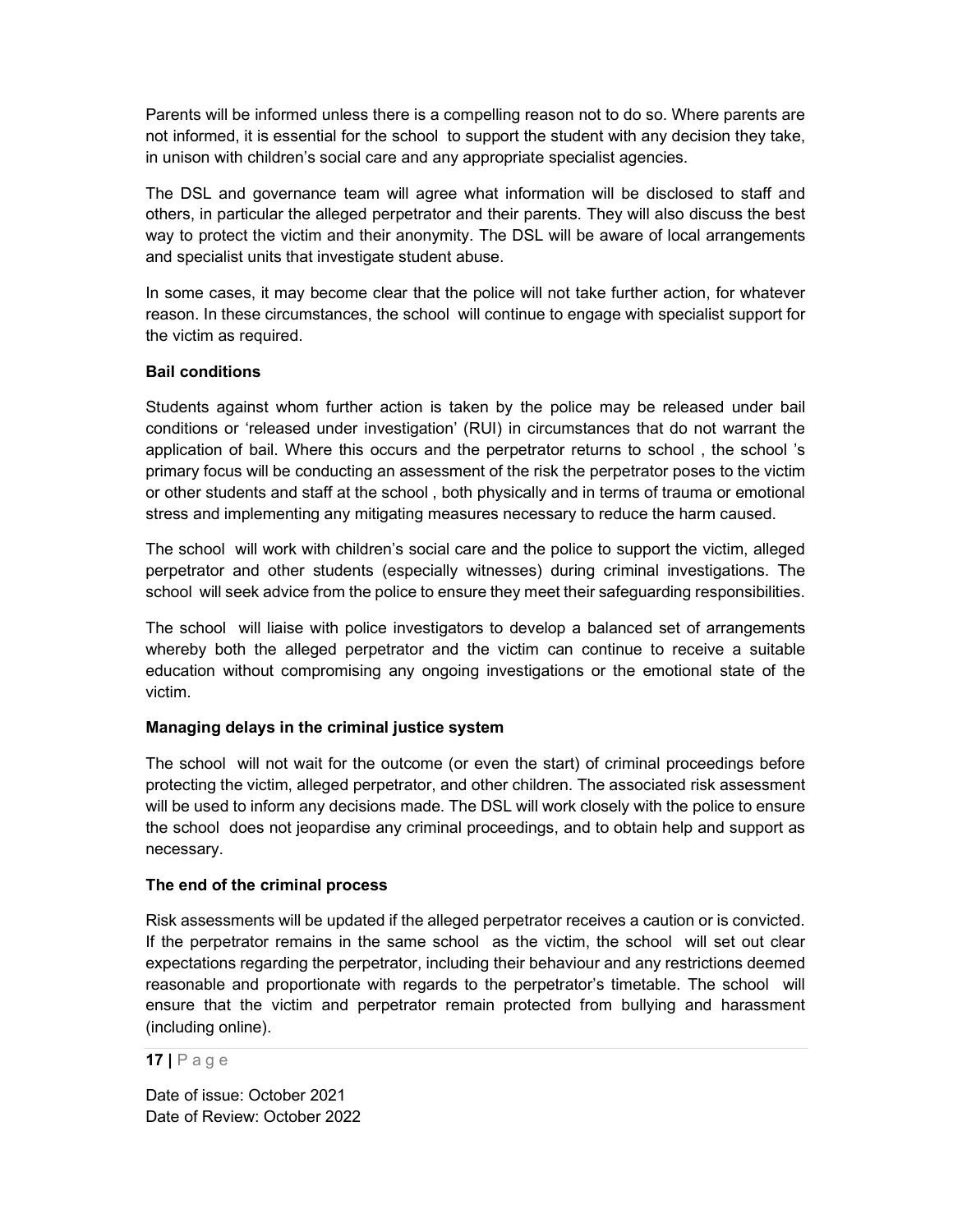Where an alleged perpetrator is found not guilty or a case is classed as requiring "no further action", the school will offer support to the victim and alleged perpetrator for as long as is necessary. The victim is likely to be traumatised and the fact that an allegation cannot be substantiated does not necessarily mean that it was unfounded. The school will discuss decisions with the victim and offer support. The alleged perpetrator is also likely to require ongoing support, as they have also been through a difficult and upsetting experience.

The Head of School will carefully consider, on a case-by-case basis, whether allowing the victim and the alleged perpetrator to share classes or attend the same activities is conducive to either party's effective education, and will implement alternative arrangements, in consultation with the DSL (and SENCO where the victim or alleged perpetrator has SEND), where necessary.

#### Ongoing support for the victim

Any decisions regarding safeguarding and supporting the victim will be made with the following considerations in mind:

- The terminology the school use to describe the victim
- The age and developmental stage of the victim
- The needs and wishes of the victim
- Whether the victim wishes to continue in their normal routine
- The victim will not be made to feel ashamed about making a report
- What a proportionate response looks like

Victims may not disclose the whole picture immediately and they may be more comfortable talking about the incident on a piecemeal basis; therefore, a dialogue will be kept open and the victim can choose to appoint a designated trusted adult.

Victims may struggle in a normal classroom environment. Whilst it is important not to isolate the victim, the victim may wish to be withdrawn from lessons and activities at times. This will only happen when the victim wants it to, not because it makes it easier to manage the situation. The school will provide a physical space for victims to withdraw to.

Victims may require support for a long period of time and the school will be prepared to offer long-term support in liaison with relevant agencies. Everything possible will be done to prevent the victim from bullying and harassment as a result of any report they have made. If the victim is unable to remain in the school , alternative provision or a move to another school will be considered – this will only be considered at the request of the victim and following discussion with their parents. If the victim does move to another school , the DSL will inform the school of any ongoing support needs and transfer the student protection file.

#### Ongoing support for the alleged perpetrator

Any decisions made regarding the support required for an alleged perpetrator will be made with the following considerations in mind: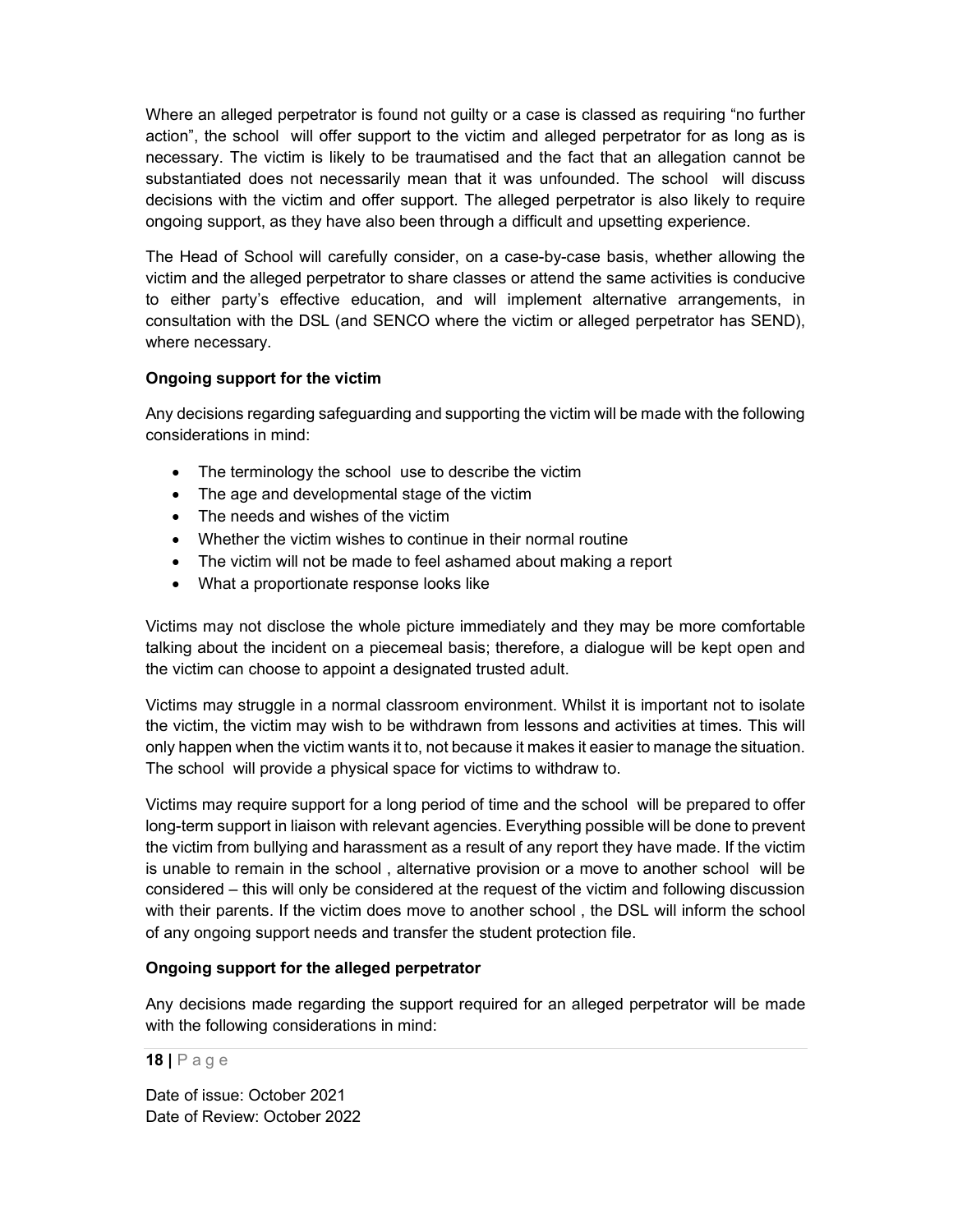- The terminology the school use to describe the alleged perpetrator
- The balance of safeguarding the victim and providing the alleged perpetrator with education and support
- The reasons why the alleged perpetrator may have abused the victim and the support necessary
- Their age and developmental stage
- What a proportionate response looks like
- Whether the behaviour is a symptom of their own abuse or exposure to abusive practices and/or materials
- What the outcome of the investigation was

When making a decision, advice will be taken from children's social care, specialist sexual violence services and the police as appropriate. If the alleged perpetrator moves to another school (for any reason), the DSL will inform the destination school of any ongoing support needs and transfer the student protection file.

If the reported abuse is found to have taken place, the school will work with professionals as required to understand why the abuse took place and provide a high level of support to help the student understand and overcome the reasons for their behaviour and reduce the likelihood of them abusing again.

### Disciplining the alleged perpetrator

Disciplinary action can be taken whilst investigations are ongoing and the fact that investigations are ongoing does not prevent the school reaching its own conclusion and imposing an appropriate penalty.

The school will make such decisions on a case-by-case basis, with the DSL taking a leading role. The school will take into consideration whether any action would prejudice an investigation and/or subsequent prosecution. The police and children's social care will be consulted where necessary. The school will also consider whether circumstances make it unreasonable or irrational for the school to make a decision about what happened while an investigation is considering the same facts.

Disciplinary action and support can take place at the same time. The school will be clear whether action taken is disciplinary, supportive or both.

#### Shared classes

Once the DSL has decided to progress a report, they will again consider whether the victim and alleged perpetrator will be separated in classes, on school premises and on school transport – balancing the school 's duty to educate against its duty to safeguard. The best interests of students will always come first.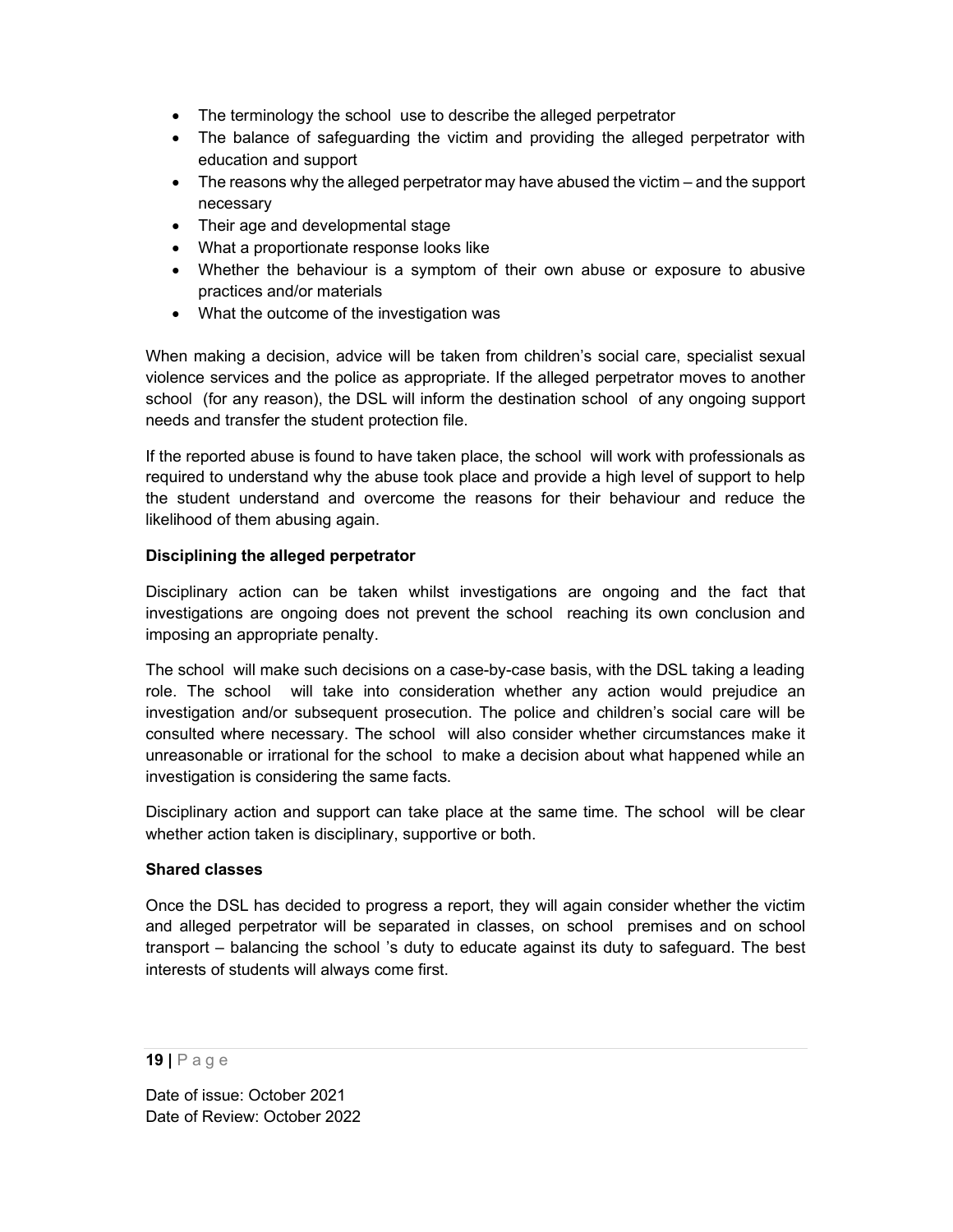Where there is a criminal investigation into rape or assault by penetration, the alleged perpetrator will be removed from classes with the victim and potential contact on school premises and transport will be prevented.

Where a criminal investigation into rape or assault by penetration leads to a conviction or caution, in all but the most exceptional circumstances, this will constitute a serious breach of discipline and result in the view that allowing the perpetrator to remain in the school would harm the education or welfare of the victim and potentially other students.

Where a criminal investigation into sexual assault leads to a conviction or caution, the school will consider suitable sanctions and permanent exclusion. If the perpetrator remains at the school , the school will keep the victim and perpetrator in separate classes and manage potential contact on school premises and transport. The nature of the conviction or caution, alongside the wishes of the victim, will inform any discussions made.

Where a report of sexual assault does not lead to a police investigation, this does not mean that the offence did not happen or that the victim has lied. Both the victim and alleged perpetrator will be affected and appropriate support will be provided. Considerations regarding sharing classes and potential contact will be made on a case-by-case basis.

In all cases, the school will record its decisions and be able to justify them. The needs and wishes of the victim will always be at the heart of the process.

#### Working with parents

In most sexual violence cases, the school will work with the parents of both the victim and alleged perpetrator where appropriate. For cases of sexual harassment, these decisions will be made on a case-by-case basis.

The school will meet the victim's parents with the victim present to discuss the arrangements being put in place to safeguard the victim, and to understand their wishes in terms of support arrangements and the progression of the report.

School and/or college will also meet with the parents of the alleged perpetrator to discuss arrangements that will impact their student, such as moving them out of classes with the victim. Reasons behind decisions will be explained and the support being made available will be discussed. The DSL or a deputy will attend such meetings, with agencies invited as necessary.

Clear policies regarding how the school will handle reports of sexual violence and how victims and alleged perpetrators will be supported will be made available to parents.

#### Safeguarding other children

Children who have witnessed sexual violence, especially rape and assault by penetration, will be provided with support. It is likely that children will "take sides" following a report, and the school will do everything in its power to protect the victim, alleged perpetrator and witnesses from bullying and harassment.

 $20$  | P a g e